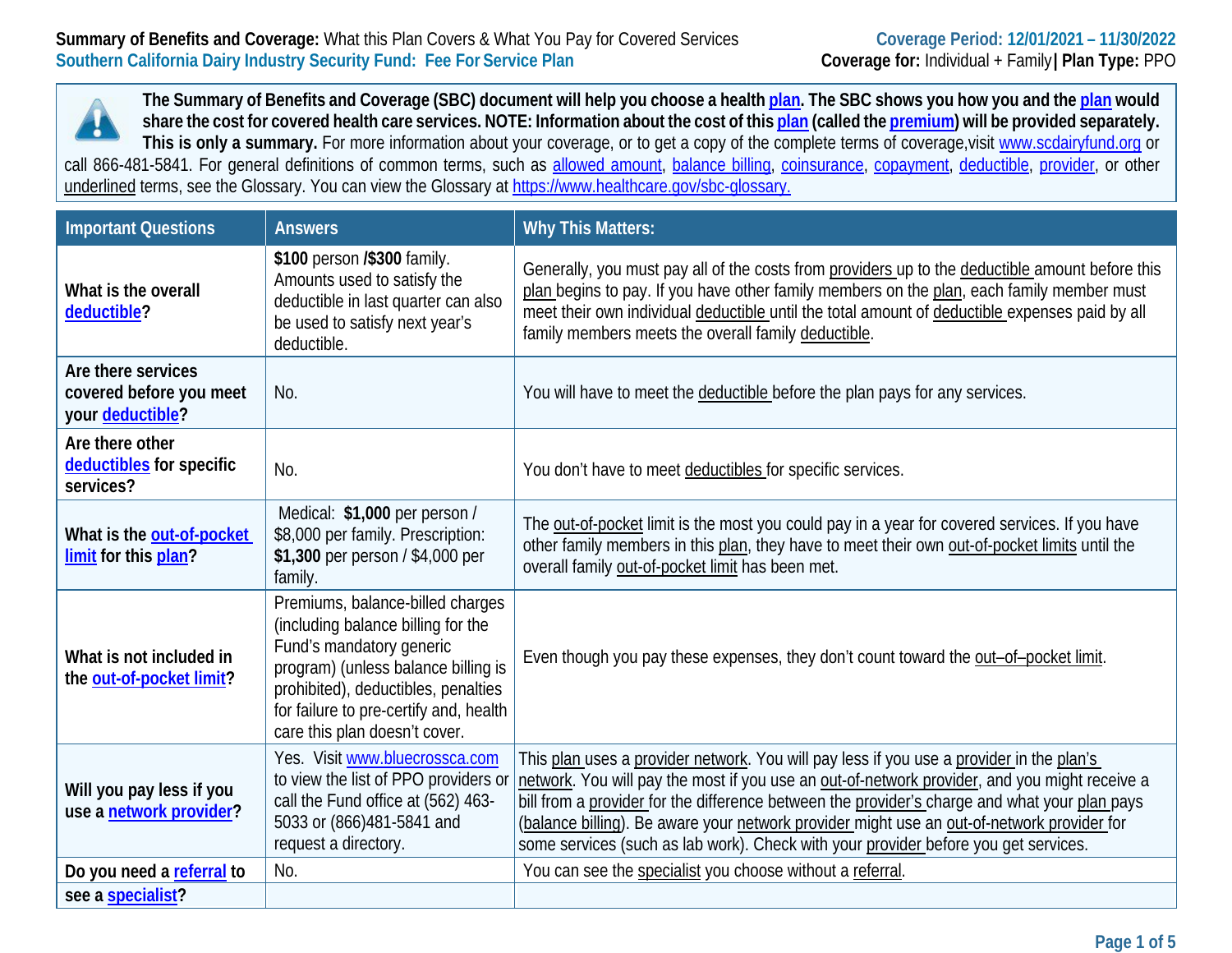All **[copayment](https://www.healthcare.gov/sbc-glossary/#copayment)** and **[coinsurance](https://www.healthcare.gov/sbc-glossary/#coinsurance)** costs shown in this chart are after your **[deductible](https://www.healthcare.gov/sbc-glossary/#deductible)** has been met, if a **[deductible](https://www.healthcare.gov/sbc-glossary/#deductible)** applies.  $\blacktriangle$ 

|                                                                                            |                                                     | <b>What You Will Pay</b>                                                         |                                                                                                              | Limitations, Exceptions, & Other                                                                                                                                                                                                                                                                                                                                                                                                                                                                   |                                              |
|--------------------------------------------------------------------------------------------|-----------------------------------------------------|----------------------------------------------------------------------------------|--------------------------------------------------------------------------------------------------------------|----------------------------------------------------------------------------------------------------------------------------------------------------------------------------------------------------------------------------------------------------------------------------------------------------------------------------------------------------------------------------------------------------------------------------------------------------------------------------------------------------|----------------------------------------------|
| <b>Common Medical Event</b>                                                                | <b>Services You May Need</b>                        | <b>Network Provider</b><br>(You will pay the least)                              | <b>Out-of-Network Provider</b><br>(You will pay the most)                                                    | <b>Important Information</b>                                                                                                                                                                                                                                                                                                                                                                                                                                                                       |                                              |
|                                                                                            | Primary care visit to treat an<br>injury or illness | 20% coinsurance                                                                  | 40% of allowed amount +<br>balance                                                                           | After deductible                                                                                                                                                                                                                                                                                                                                                                                                                                                                                   |                                              |
| If you visit a health care<br>provider's office or                                         | <b>Specialist</b> visit                             | 20% coinsurance                                                                  | 40% of allowed amount +<br>balance                                                                           | After deductible                                                                                                                                                                                                                                                                                                                                                                                                                                                                                   |                                              |
| clinic                                                                                     | Preventive care/screening/<br>immunization          | No charge                                                                        | Not covered                                                                                                  | Non-preventative physical exams for<br>employees, spouses/domestic partners are<br>allowed up to \$500 per visit.                                                                                                                                                                                                                                                                                                                                                                                  |                                              |
|                                                                                            | Diagnostic test (x-ray, blood<br>work)              | 20% coinsurance                                                                  | 40% of allowed amount +<br>balance                                                                           | After deductible. X-rays ordered by a<br>chiropractor limited to one set per year                                                                                                                                                                                                                                                                                                                                                                                                                  |                                              |
| If you have a test                                                                         | Imaging (CT/PET scans,<br>MRIS)                     | 20% coinsurance. No<br>charge for preventative<br>imaging.                       | 40% of allowed amount +<br>balance                                                                           | You may be balance billed if you use a non-<br>PPO provider.                                                                                                                                                                                                                                                                                                                                                                                                                                       |                                              |
|                                                                                            | Generic drugs                                       | \$5.75 copay per<br>prescription for Retail;<br>\$11.50 copay for Mail<br>Order  | If you live more than 15<br>miles from a network<br>pharmacy, the Fund will<br>reimburse 75% of the<br>cost. | Maximum day supply - 30-day retail; 90-day<br>mail. Mail order mandatory for maintenance<br>medications.<br>Preferred & non-preferred brand drugs are<br>only covered when a generic is not available<br>or with letter of medical necessity from your<br>physician. If brand is requested without<br>physician request, copay will be difference<br>between cost of brand and generic<br>medication. Out-of-network coinsurance<br>applies if you live15 or more miles from a<br>Sav-Rx pharmacy. |                                              |
| If you need drugs to<br>treat your illness or<br>condition<br>More information about       | Preferred brand drugs                               | \$11.50 copay per<br>prescription for Retail;<br>\$23.00 copay for Mail<br>Order |                                                                                                              |                                                                                                                                                                                                                                                                                                                                                                                                                                                                                                    |                                              |
| prescription drug<br>coverage is available at<br>www.savrx.com or call 1-<br>800-228-3108. | Non-preferred brand drugs                           | \$28.75 copay per<br>prescription for Retail;<br>\$40.25 copay for Mail<br>Order |                                                                                                              |                                                                                                                                                                                                                                                                                                                                                                                                                                                                                                    |                                              |
|                                                                                            | <b>Specialty drugs</b>                              | Same copays apply<br>(Generic, Preferred<br>brand or Non-preferred<br>Brand)     |                                                                                                              |                                                                                                                                                                                                                                                                                                                                                                                                                                                                                                    | Prior authorization required - 30-day supply |
| If you have outpatient<br>surgery                                                          | Facility fee (e.g., ambulatory<br>surgery center)   | 20% coinsurance                                                                  | 40% of allowed amount +<br>balance                                                                           | After deductible. For non-PPO, 20%<br>coinsurance if you live more than 20 miles<br>from PPO provider.                                                                                                                                                                                                                                                                                                                                                                                             |                                              |
|                                                                                            | Physician/surgeon fees                              | 20% coinsurance                                                                  | 40% of allowed amount +                                                                                      | After deductible.                                                                                                                                                                                                                                                                                                                                                                                                                                                                                  |                                              |

For more information about limitations and exceptions, see the [plan](https://www.healthcare.gov/sbc-glossary/#plan) or policy document at [www.scdairyfund.org.](http://www.scdairyfund.org/)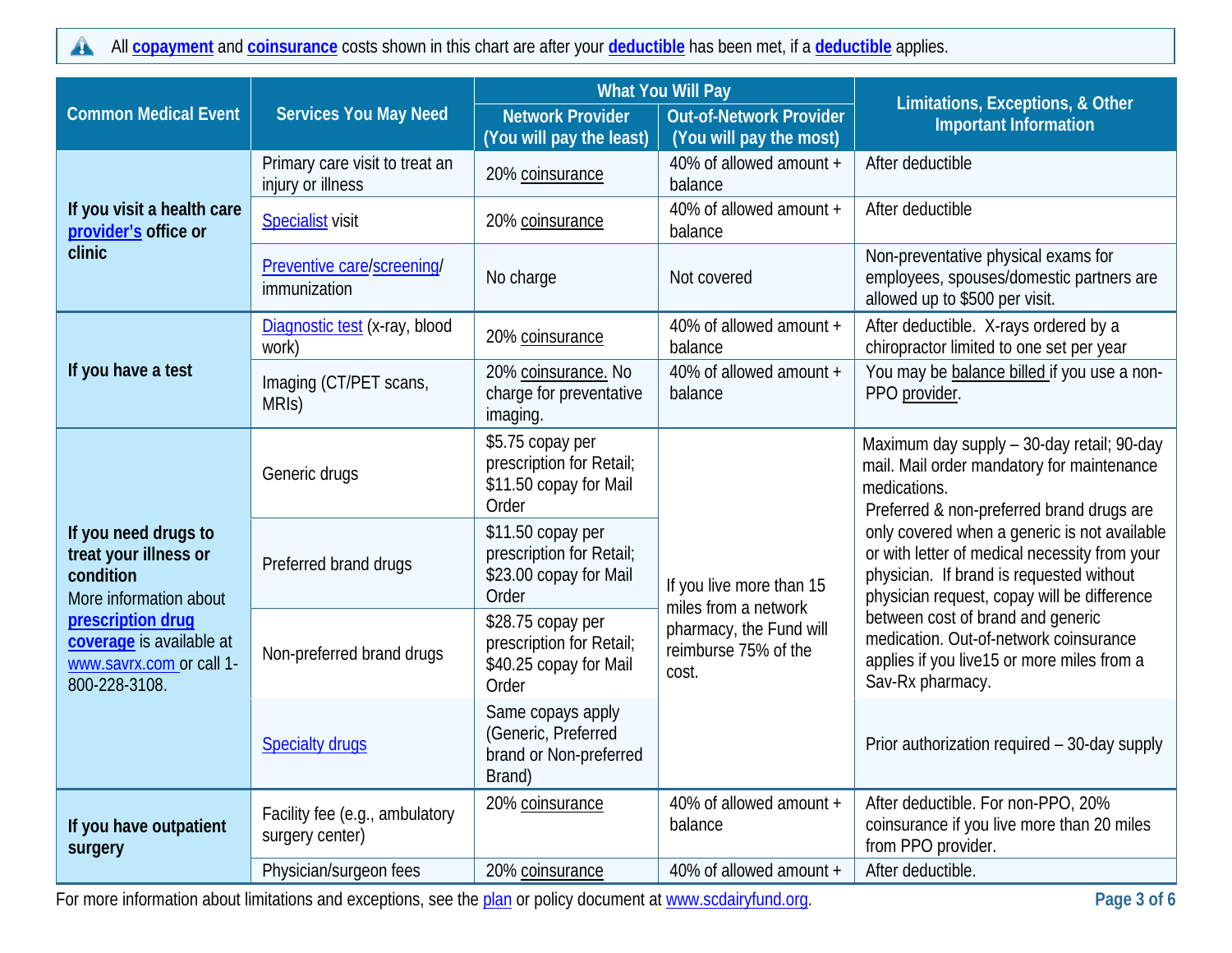|                                                                                |                                            | <b>What You Will Pay</b>                                  |                                                           | Limitations, Exceptions, & Other                                                                                                                                                                                                         |
|--------------------------------------------------------------------------------|--------------------------------------------|-----------------------------------------------------------|-----------------------------------------------------------|------------------------------------------------------------------------------------------------------------------------------------------------------------------------------------------------------------------------------------------|
| <b>Common Medical Event</b>                                                    | <b>Services You May Need</b>               | <b>Network Provider</b><br>(You will pay the least)       | <b>Out-of-Network Provider</b><br>(You will pay the most) | <b>Important Information</b>                                                                                                                                                                                                             |
|                                                                                |                                            |                                                           | balance                                                   |                                                                                                                                                                                                                                          |
|                                                                                | <b>Emergency room care</b>                 | 20% coinsurance                                           | 20% of allowed amount +<br>balance                        | After deductible.                                                                                                                                                                                                                        |
| If you need immediate<br>medical attention                                     | <b>Emergency medical</b><br>transportation | 20% coinsurance                                           | 20% of allowed amount +<br>balance                        | After deductible.                                                                                                                                                                                                                        |
|                                                                                | <b>Urgent care</b>                         | 20% coinsurance                                           | 40% of allowed amount +<br>balance                        | After deductible.                                                                                                                                                                                                                        |
| If you have a hospital<br>stay                                                 | Facility fee (e.g., hospital<br>room)      | No charge                                                 | 40% of allowed amount +<br>balance                        | After deductible. Inpatient certification<br>required by Anthem Blue Cross, 800-274-<br>7767. Otherwise benefit payments will be<br>reduced by 50%. For non-PPO, 20%<br>coinsurance if you live more than 20 miles<br>from PPO provider. |
|                                                                                | Physician/surgeon fees                     | 20% coinsurance                                           | 40% of allowed amount +<br>balance                        | After deductible.                                                                                                                                                                                                                        |
| If you need mental<br>health, behavioral<br>health, or substance               | <b>Outpatient services</b>                 | No charge                                                 | 40% of allowed amount +<br>balance                        | Not subject to deductible. Precertification<br>requirements for certain services such as<br>ECT, Psych testing and Neuropsych testing.<br>For non-PPO, 20% coinsurance if you live<br>more than 20 miles from PPO provider.              |
| abuse services. For<br>help, contact HMC<br>Healthworks at 1-800-<br>431-5036. | Inpatient services                         | No charge                                                 | 40% of allowed amount +<br>balance                        | Not subject to deductible. Precertification<br>requirements for certain services such as<br>ECT, Psych testing and Neuropsych testing.<br>For non-PPO, 20% coinsurance if you live<br>more than 20 miles from PPO provider.              |
| If you are pregnant                                                            | Office visits                              | 20% coinsurance. No<br>charge for preventive<br>services. | 40% of allowed amount +<br>balance                        | After deductible                                                                                                                                                                                                                         |
|                                                                                | Childbirth/delivery facility<br>services   | 20% coinsurance                                           | 40% of allowed amount +<br>balance                        | After deductible                                                                                                                                                                                                                         |
| If you need help<br>recovering or have                                         | Home health care                           | 20% coinsurance                                           | 20% of allowed amount +<br>balance                        | After deductible                                                                                                                                                                                                                         |
| other special health<br>needs                                                  | <b>Rehabilitation services</b>             | 20% coinsurance                                           | 40% of allowed amount +<br>balance                        | After deductible                                                                                                                                                                                                                         |

For more information about limitations and exceptions, see the [plan](https://www.healthcare.gov/sbc-glossary/#plan) or policy document at [www.scdairyfund.org.](http://www.scdairyfund.org/)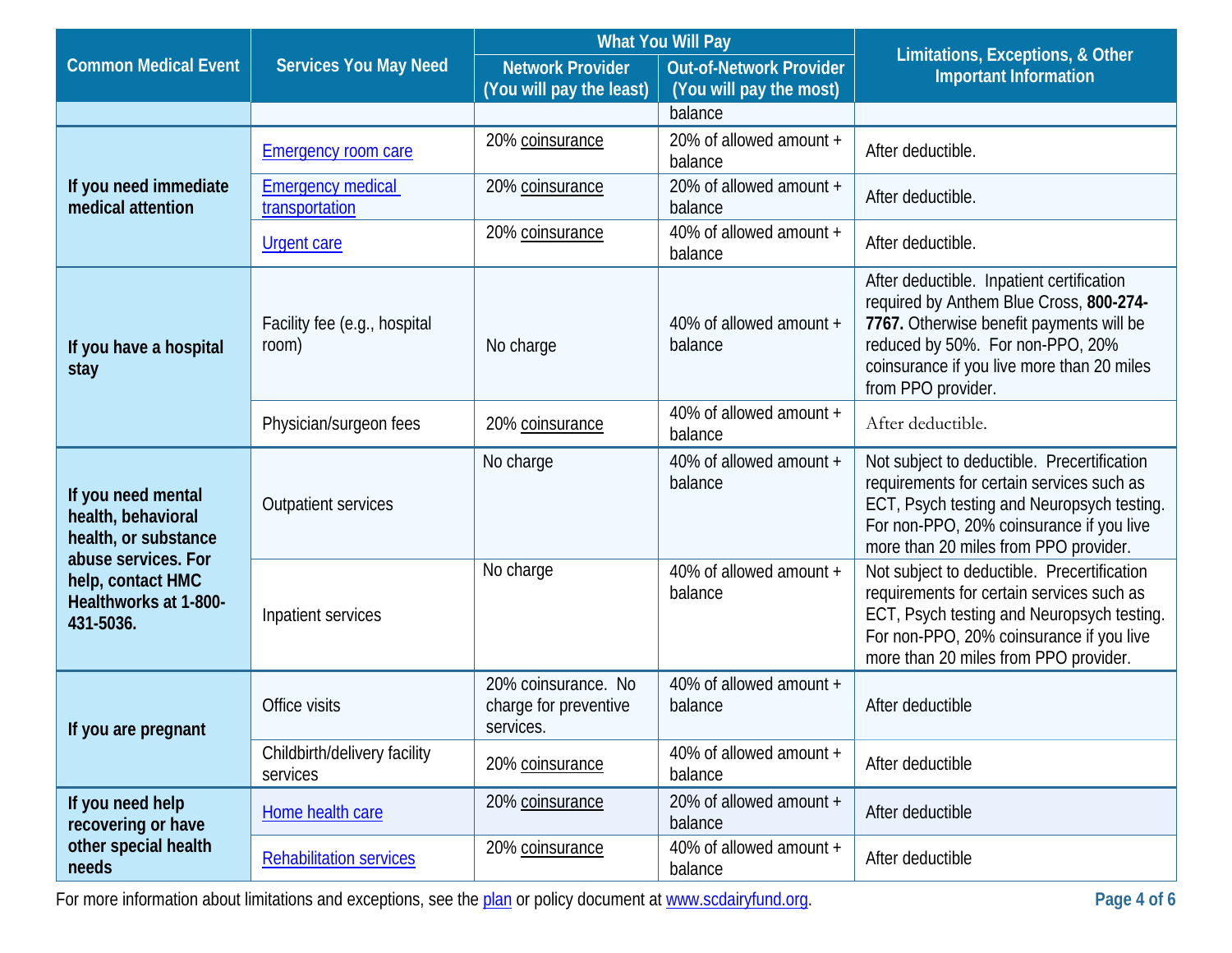|                             |                                                | <b>What You Will Pay</b>                                           |                                                                                                                                 | Limitations, Exceptions, & Other                                                                                                                                                                                                                         |  |
|-----------------------------|------------------------------------------------|--------------------------------------------------------------------|---------------------------------------------------------------------------------------------------------------------------------|----------------------------------------------------------------------------------------------------------------------------------------------------------------------------------------------------------------------------------------------------------|--|
| <b>Common Medical Event</b> | <b>Services You May Need</b>                   | <b>Network Provider</b><br>(You will pay the least)                | <b>Out-of-Network Provider</b><br>(You will pay the most)                                                                       | <b>Important Information</b>                                                                                                                                                                                                                             |  |
|                             | <b>Habilitation services</b>                   | Not covered                                                        | Not covered                                                                                                                     | None                                                                                                                                                                                                                                                     |  |
|                             | <b>Skilled nursing care</b>                    | 20% coinsurance                                                    | 40% of allowed amount +<br>balance                                                                                              | After deductible                                                                                                                                                                                                                                         |  |
|                             | Durable medical equipment                      | 20% coinsurance                                                    | 20% of allowed amount +<br>balance                                                                                              | After deductible                                                                                                                                                                                                                                         |  |
|                             | <b>Hospice services</b>                        | 20% coinsurance                                                    | 20% of allowed amount +<br>balance                                                                                              | Not subject to deductible                                                                                                                                                                                                                                |  |
|                             | Children's eye exam                            | \$5 copay                                                          | Up to \$45 reimbursed                                                                                                           | Provided through Vision Service Plan                                                                                                                                                                                                                     |  |
| If your child needs         | Children's glasses                             | No charge; \$120 frame<br>allowance (glasses or<br>contact lenses) | Up to \$47 reimbursed;<br>subject to balance billing.                                                                           | (VSP). Limited to one exam every 12<br>months. Lenses - 1 pair every 12 months,<br>only if needed. Frames are limited to one<br>set every 24 months, only if needed. The<br>allowance for frames is \$120.00; out-of-<br>network benefits are scheduled. |  |
| dental or eye care          | charge<br>Children's dental check-up<br>charge | Dental HMO - No<br>Dental PPO - No                                 | Dental HMO - Not<br>covered<br>Dental PPO - No charge<br>up to the allowance in fee<br>schedule; subject to<br>balance billing. | Provided by Liberty Dental through a<br>separate trust fund. Employee selects<br>either the dental HMO or the dental PPO.                                                                                                                                |  |

## **Excluded Services & Other Covered Services:**

**Services Your [Plan](https://www.healthcare.gov/sbc-glossary/#plan) Generally Does NOT Cover (Check your policy or [plan](https://www.healthcare.gov/sbc-glossary/#plan) document for more information and a list of any other [excluded services.](https://www.healthcare.gov/sbc-glossary/#excluded-services))**

- Acupuncture
- Bariatric surgery
- Cosmetic surgery
- Genetic counseling
- Hearing Aids
- **Infertility Treatment**
- Long term care
- Non-Emergency Care when traveling outside the U.S.
- Private Duty Nursing
- Weight loss programs
- Routine foot care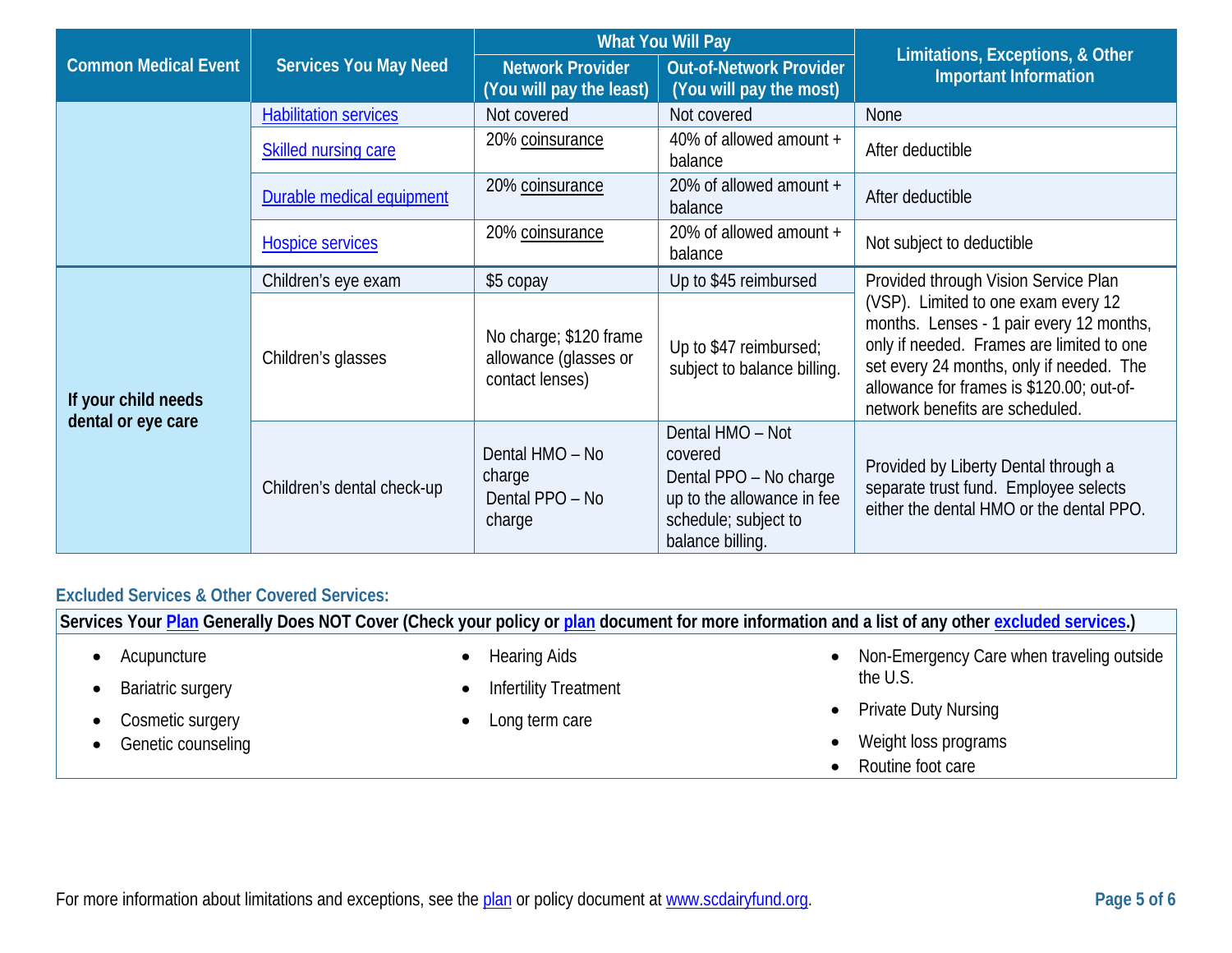| Other Covered Services (Limitations may apply to these services. This isn't a complete list. Please see your plan document.) |                                                                                 |                                                                                                                          |  |  |
|------------------------------------------------------------------------------------------------------------------------------|---------------------------------------------------------------------------------|--------------------------------------------------------------------------------------------------------------------------|--|--|
| Chiropractic care                                                                                                            | Routine Eye Care – Adult - Refer to Vision<br>Service Plan (VSP) 1-800-877-7195 | Routine Dental Care - Adult - Refer to<br>Dental Plans through the Teamsters<br><b>Miscellaneous Security Trust Fund</b> |  |  |

Your Rights to Continue Coverage: There are agencies that can help if you want to continue your coverage after it ends. The contact information for those agencies is: Department of Health and Human Services Center for Consumer Information and Insurance Oversight, at 1-877-267-2323 x61565 or [www.cciio.cms.gov.](http://www.cciio.cms.gov/) Other coverage options may be available to you, too, including buying individual insurance coverage through the [Health Insurance](https://www.healthcare.gov/sbc-glossary/#health-insurance) [Marketplace.](https://www.healthcare.gov/sbc-glossary/#marketplace) For more information about the [Marketplace,](https://www.healthcare.gov/sbc-glossary/#marketplace) visit [www.HealthCare.gov](http://www.healthcare.gov/) or call 1-800-318- 2596.

Your Grievance and Appeals Rights: There are agencies that can help if you have a complaint against your [plan](https://www.healthcare.gov/sbc-glossary/#plan) for a denial of a [claim.](https://www.healthcare.gov/sbc-glossary/#claim) This complaint is called a [grievance](https://www.healthcare.gov/sbc-glossary/#grievance) or [appeal.](https://www.healthcare.gov/sbc-glossary/#appeal) For more information about your rights, look at the explanation of benefits you will receive for that medical [claim.](https://www.healthcare.gov/sbc-glossary/#claim) Your [plan](https://www.healthcare.gov/sbc-glossary/#plan) documents also provide complete information on how to submit a [claim,](https://www.healthcare.gov/sbc-glossary/#claim) [appeal,](https://www.healthcare.gov/sbc-glossary/#appeal) or a [grievance](https://www.healthcare.gov/sbc-glossary/#grievance) for any reason to your [plan.](https://www.healthcare.gov/sbc-glossary/#plan) For more information about your rights, this notice, or assistance, contact: the Administrative Office of the Southern California Dairy Industry Security Fund at 1200 Wilshire Blvd., Fifth Floor, Los Angeles, CA 90017- 1906, or call 1-866-481-5841.

**Does this plan provide Minimum Essential Coverage? Yes**

[Minimum Essential Coverage](https://www.healthcare.gov/sbc-glossary/#minimum-essential-coverage) generally includes [plans,](https://www.healthcare.gov/sbc-glossary/#plan) [health insurance](https://www.healthcare.gov/sbc-glossary/#health-insurance) available through the [Marketplace](https://www.healthcare.gov/sbc-glossary/#marketplace) or other individual market policies, Medicare, Medicaid, CHIP, TRICARE, and certain other coverage. If you are eligible for certain types of [Minimum Essential Coverage,](https://www.healthcare.gov/sbc-glossary/#minimum-essential-coverage) you may not be eligible for the [premium tax credit.](https://www.healthcare.gov/sbc-glossary/#premium-tax-credits)

**Does this plan meet the Minimum Value Standards? Yes**

If your [plan](https://www.healthcare.gov/sbc-glossary/#plan) doesn't meet the [Minimum Value Standards,](https://www.healthcare.gov/sbc-glossary/#minimum-value-standard) you may be eligible for a [premium tax credit](https://www.healthcare.gov/sbc-glossary/#premium-tax-credits) to help you pay for a plan through the [Marketplace.](https://www.healthcare.gov/sbc-glossary/#marketplace)

## **Language Access Services:**

[Spanish (Español): Para obtener asistencia en Español, llame al 1-866-481-5841.

[Tagalog (Tagalog): Kung kailangan ninyo ang tulong sa Tagalog tumawag sa 1-866-481-5841.

[Chinese (中文): 如果需要中文的帮助, 请拨打这个号码 1-866-481-5841.

[Navajo (Dine): Dinek'ehgo shika at'ohwol ninisingo, kwiijigo holne' 1-866-481-5841.

*To see examples of how this [plan](https://www.healthcare.gov/sbc-glossary/#plan) might cover costs for a sample medical situation, see the next section.*

**PRA Disclosure Statement:** According to the Paperwork Reduction Act of 1995, no persons are required to respond to a collection of information unless it displays a valid OMB control number. The valid OMB control number for this information collection is **0938-1146**. The time required to complete this information collection is estimated to average **0.08** hours per response, including the time to review instructions, search existing data resources, gather the data needed, and complete and review the information collection. If you have comments concerning the accuracy of the time estimate(s) or suggestions for improving this form, please write to: CMS, 7500 Security Boulevard, Attn: PRA Reports Clearance Officer, Mail Stop C4-26-05, Baltimore, Maryland 21244-1850.